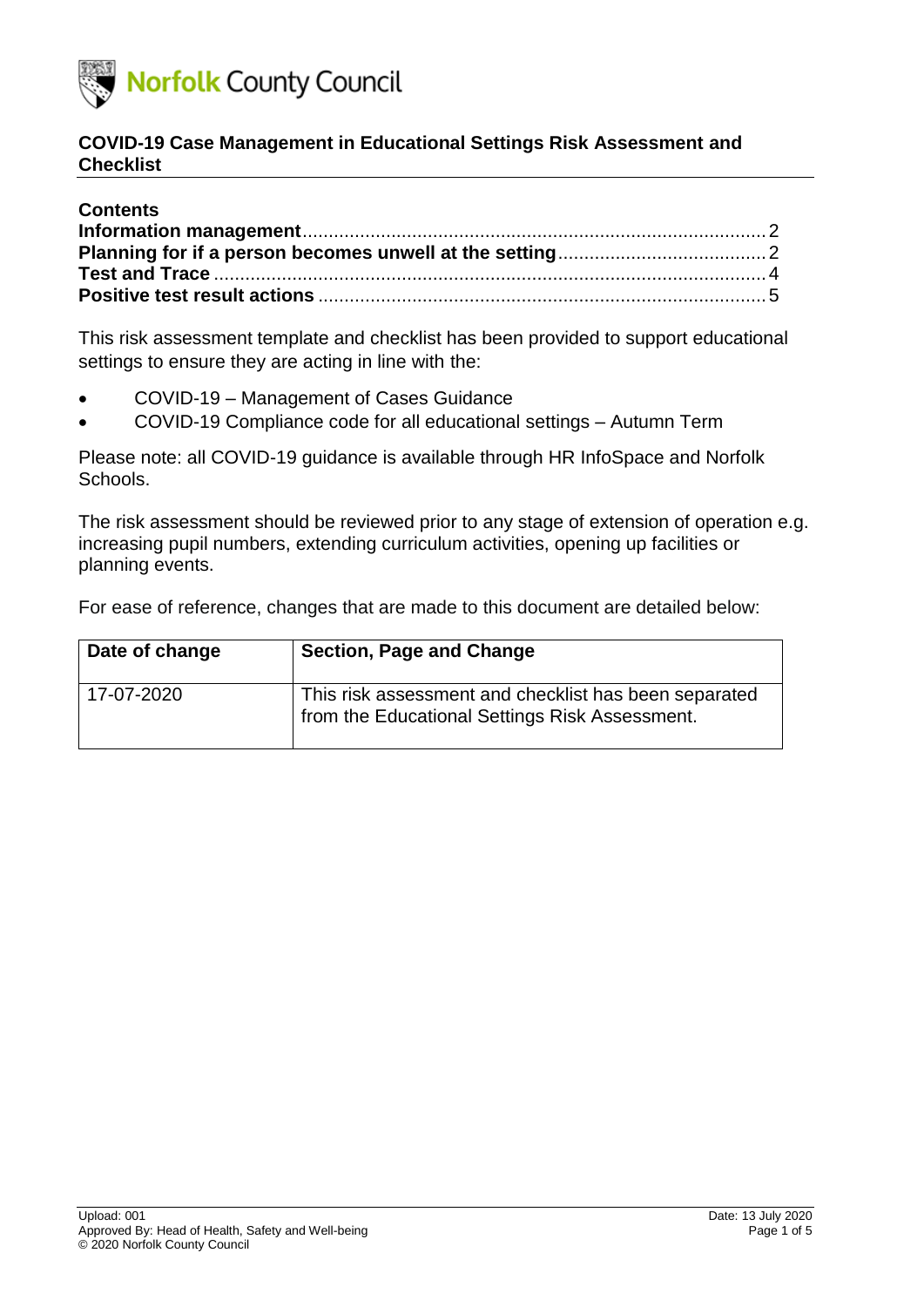

# **Information management**

| Item            | Control measures                                                                              | Yes/no                                |
|-----------------|-----------------------------------------------------------------------------------------------|---------------------------------------|
| Maintaining     | Records of contacts are updated on a daily basis, noting that it may need to be retrieved     | Yes-added in section on didigreet app |
| records         | for the previous 21 days using the template provided and following the guidance               | to ask for mobile phone number        |
|                 | Staff and pupils at increased risk of contracting or being seriously ill from COVID-19 have   | Staff who are an increased risk have  |
|                 | been identified and assessed and a record is available for the PHE HPT if required            | been identified, risk assessments are |
|                 |                                                                                               | in pace and PPE is available.         |
|                 | The Privacy Policy has been updated as required by the Data Protection Act so that            | Have put together a policy and        |
|                 | anyone attending the setting is aware of what information is held and how it will be used     | emailed to SD and HW to check         |
|                 | to support the test and trace programme.                                                      |                                       |
| Data review and | The setting will collect the absence data identified and follows the responsibilities section | Yes                                   |
| escalation      | for escalation and data sharing                                                               |                                       |

### **Planning for if a person becomes unwell at the setting**

<span id="page-1-1"></span><span id="page-1-0"></span>

| Item | Control measures                                                                                                                                                                        | Yes/No | Notes and further<br>information                  | Date<br>required and<br>completed |
|------|-----------------------------------------------------------------------------------------------------------------------------------------------------------------------------------------|--------|---------------------------------------------------|-----------------------------------|
|      | A suitable room has been identified to wait in and is large enough to keep a 2<br>metre distance between the ill person and any supervising staff (close to a toilet<br>where possible) | Yes    | Nurture rooms in<br>both schools                  |                                   |
|      | Where possible there is separate use of toilet and handwashing facilities nearby.                                                                                                       | Yes    | A toilet can be made<br>available if<br>necessary |                                   |
|      | The room has been emptied of unnecessary items.                                                                                                                                         | Yes    |                                                   |                                   |
|      | Tissues and a waste bag have been provided in the room                                                                                                                                  | Yes    |                                                   |                                   |
|      | If a pupil develops symptoms, they will wait in the room that has been identified<br>as soon as possible.                                                                               | Yes    |                                                   |                                   |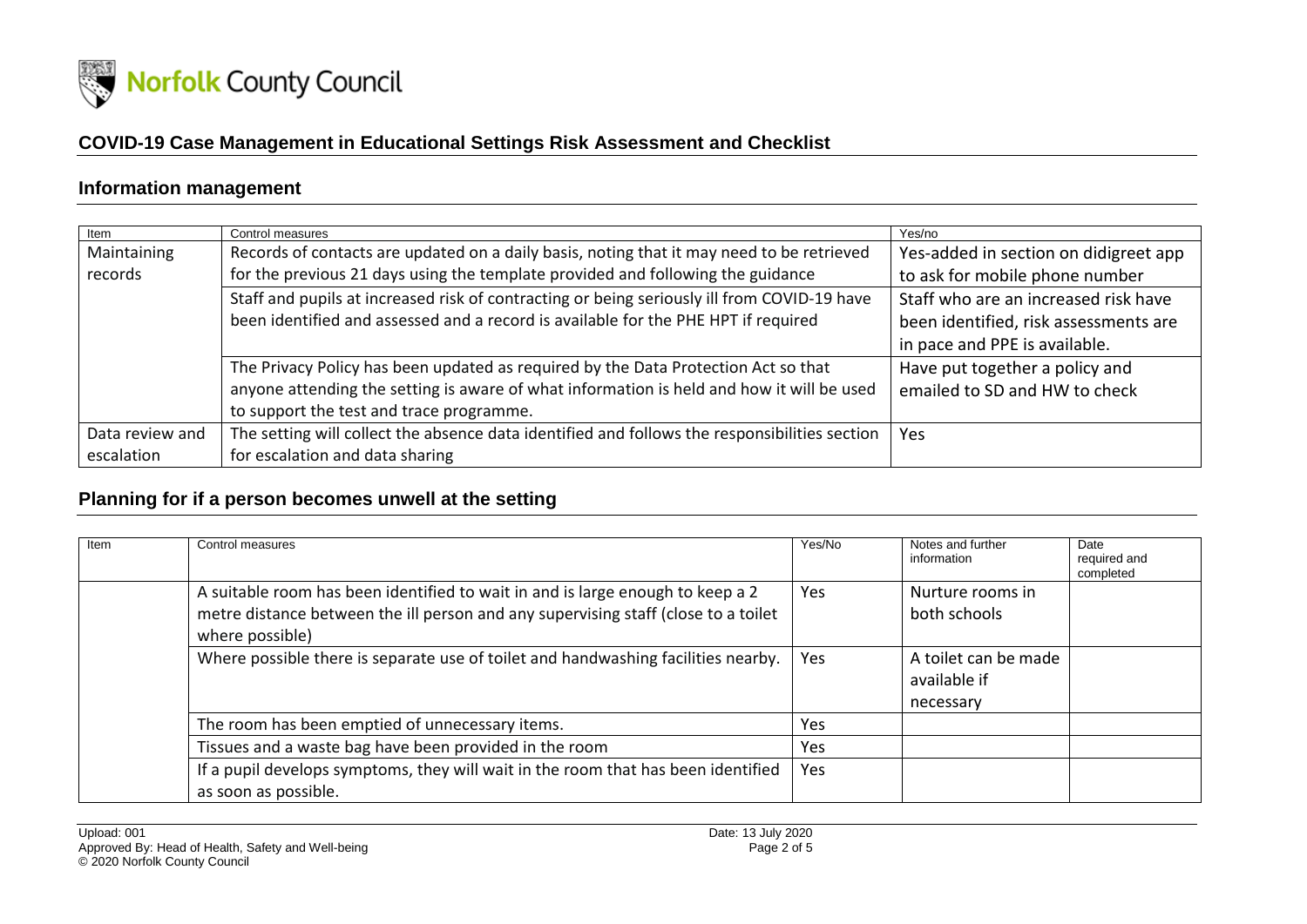

|          | Where it is possible the door will be closed and window opened for ventilation.    |     |                       |  |
|----------|------------------------------------------------------------------------------------|-----|-----------------------|--|
|          | In the unlikely event that a pupil spent a significant amount of time in a         | Yes |                       |  |
|          | classroom or other area after they developed symptoms, arrangements will be        |     |                       |  |
|          | made to move pupils and staff while that area is cleaned.                          |     |                       |  |
|          | Staff who look after a symptomatic person will wear PPE if they are supervising    | Yes | PPE has been          |  |
|          | the person in the same room while waiting for collection in accordance with the    |     | provided for staff in |  |
|          | PPE guidance and must wash their hands thoroughly if they have contact with        |     | the nurture room      |  |
|          | the person and after they have left.                                               |     |                       |  |
|          | Isolation requirements will be followed as described in the guidance, the setting  | Yes |                       |  |
|          | will signpost to this information for all staff and pupils.                        |     |                       |  |
| Waste    | If a person is symptomatic on the premises the cleaning cloths used and tissues    | Yes |                       |  |
|          | etc is double bagged and tied and kept separately for 72 hours (secured from       |     |                       |  |
|          | pupil access) before being disposed of with normal waste.                          |     |                       |  |
| Cleaning | Surfaces that the symptomatic person has come into come into contact with          | Yes |                       |  |
|          | (after they became symptomatic) will be cleaned, follow the management of          |     |                       |  |
|          | cases guidance using the appropriate disinfectant solution and equipment           |     |                       |  |
|          | required.                                                                          |     |                       |  |
|          | The setting will not be closed where it is possible to carryout cleaning by moving | Yes |                       |  |
|          | pupils to a different area while cleaning is carried out or unless as a result of  |     |                       |  |
|          | <b>Health Protection Team Advice.</b>                                              |     |                       |  |
|          | The minimum PPE worn for cleaning an area where a possible case of COVID-19        | Yes |                       |  |
|          | is gloves and an apron. Hands will be washed after all PPE has been removed.       |     |                       |  |
|          | Soft surfaces that are visibly contaminated will be steam cleaned such as          | Yes | Steam cleaner to be   |  |
|          | upholstered chairs.                                                                |     | purchased/hired       |  |
|          | Areas where a person has passed through and spent minimal time and are not         | Yes |                       |  |
|          | visibly contaminated with body fluids will not be cleaned in addition to normal    |     |                       |  |
|          | cleaning arrangements.                                                             |     |                       |  |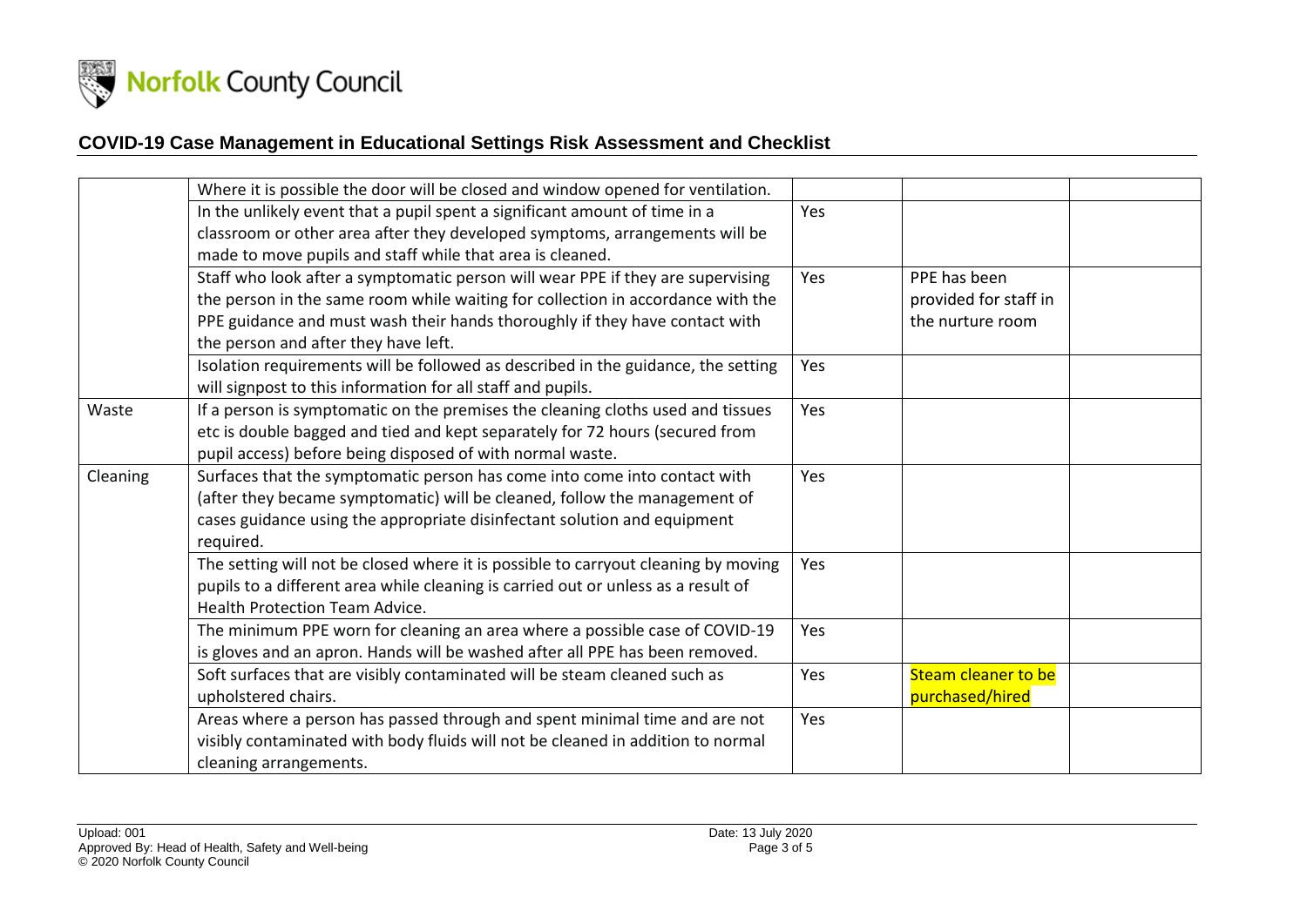

#### **Test and Trace**

<span id="page-3-0"></span>

| Item         | <b>Control measures</b>                                                                           | Yes/no                          |
|--------------|---------------------------------------------------------------------------------------------------|---------------------------------|
| Actions      | Template letters will be used to communicate with parents                                         | Norfolk CC template letters are |
| following    |                                                                                                   | used to communicate with        |
| someone      |                                                                                                   | parents                         |
| from the     | Where test kits have been supplied to the setting they will be offered to the parent/carer at the | No test kits have               |
| setting      | time of collection to support the test and trace programme.                                       | been issued.                    |
| developing   |                                                                                                   | Parents will be                 |
| symptoms     |                                                                                                   | advised that they               |
|              |                                                                                                   | must take their                 |
|              |                                                                                                   | child for a test                |
|              |                                                                                                   |                                 |
|              | Parents will be provided with the information detailed in the pupil process for testing in the    | This information is provided    |
|              | Management of Cases Guidance including sharing the relevant weblinks                              | within the NCC template         |
|              |                                                                                                   | letters that are sent out.      |
|              | Parents/carers will be encouraged to get tested and advised to notify the setting as soon as the  | Yes                             |
|              | test result is known.                                                                             |                                 |
|              | An offer will be made to notify other settings where the pupil has household members in other     | Yes                             |
|              | settings on the families behalf in order to support isolation action.                             |                                 |
| Symptomatic  | Staff members have been advised about the information detailed in COVID-19 Your health and        | Yes                             |
| staff member | your safety when working in educational settings.                                                 |                                 |
|              | An offer will be made to notify other settings where the member of staff has household members    | Yes                             |
|              | in other settings on the staff members behalf in order to support isolation action.               |                                 |
|              | Managers will check contact records for the previous 48 hours as soon as they are aware of a      | Yes                             |
|              | symptomatic staff member. Where they identify other staff members who are not part of that        |                                 |
|              | person's bubble or group who have been close contacts e.g. unintentional or ad-hoc, managers      |                                 |
|              | will follow the guidance to ensure that work arrangements are altered where required.             |                                 |